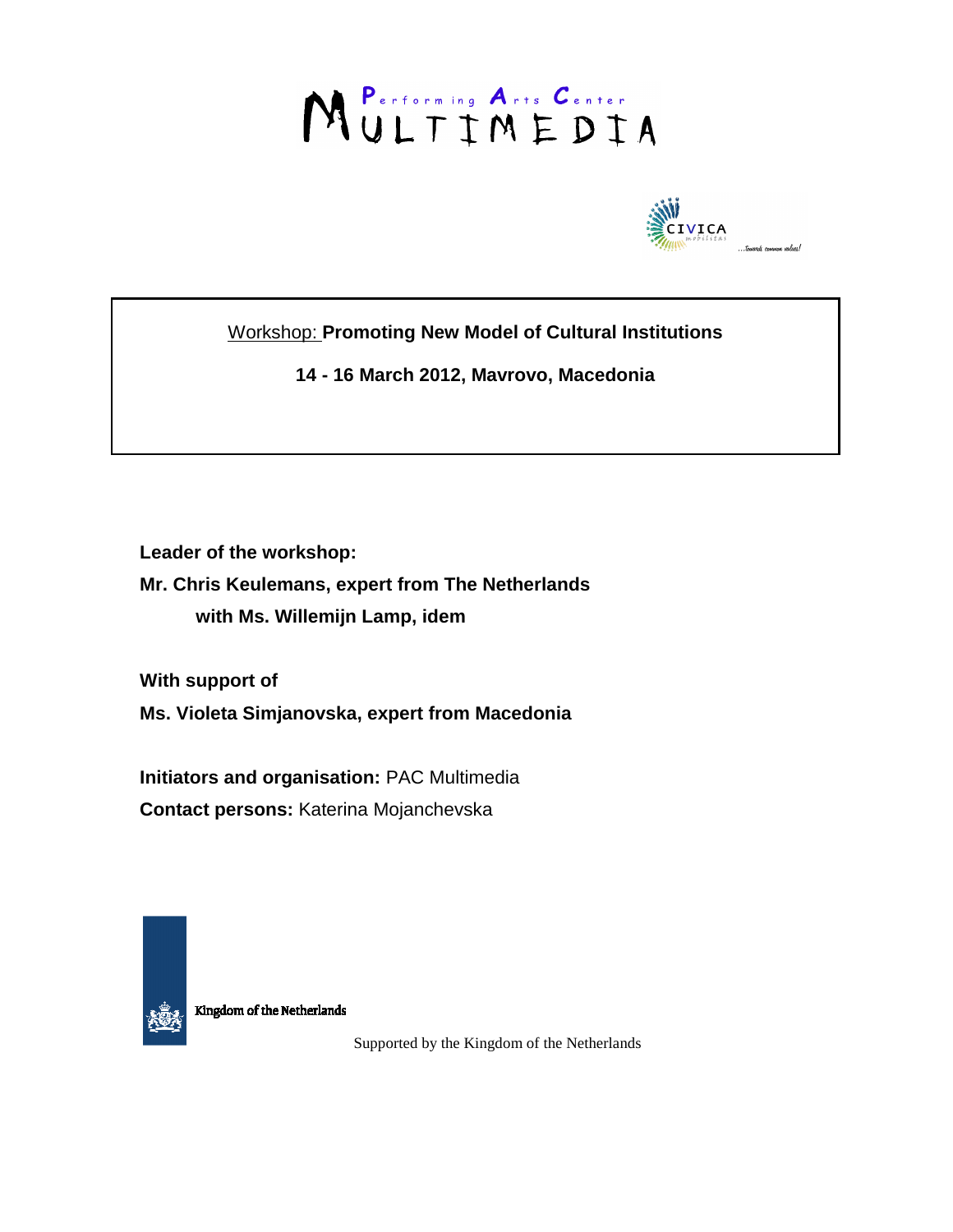## **WORKING PLAN**

### **Day 1: 14 March 2012 (Wednesday)**

15.00 - 18.00 Arrival of the guests Accommodation at Hotel Bistra, Mavrovo

# 18.00 - 19.00 **Opening of the seminar – H.E. Marriet Schuurman, the Ambassador of the Kingdom of the Netherlands in Skopje Ms. Violeta Simjanovska-** Overview of the seminar

19.00 - 19.45 **Theme:** How my visits to Macedonia helped inspire me to create a new arts centre in Amsterdam: de Tolhuistuin **- Mr. Chris Keulemans** (followed by a short introduction of **Willemijn Lamp**, organizer of the Cultural Bazar, Amsterdam)

20.00 Dinner

## **Day 2: 15 March 2012 (Thursday)**

08.00- 09.00 Breakfast

09.00 - 10.30 **Theme: Introduction by participants, about their local initiatives, chaired and interviewed by Chris Keulemans Discussion and questions** 

10.30 -11.00Coffee break

11.00 - 13.30 **Workshops: Working sessions, organized around the people who are involved in specific local projects.** 

**Focusing on specific themes, see below, chaired by:**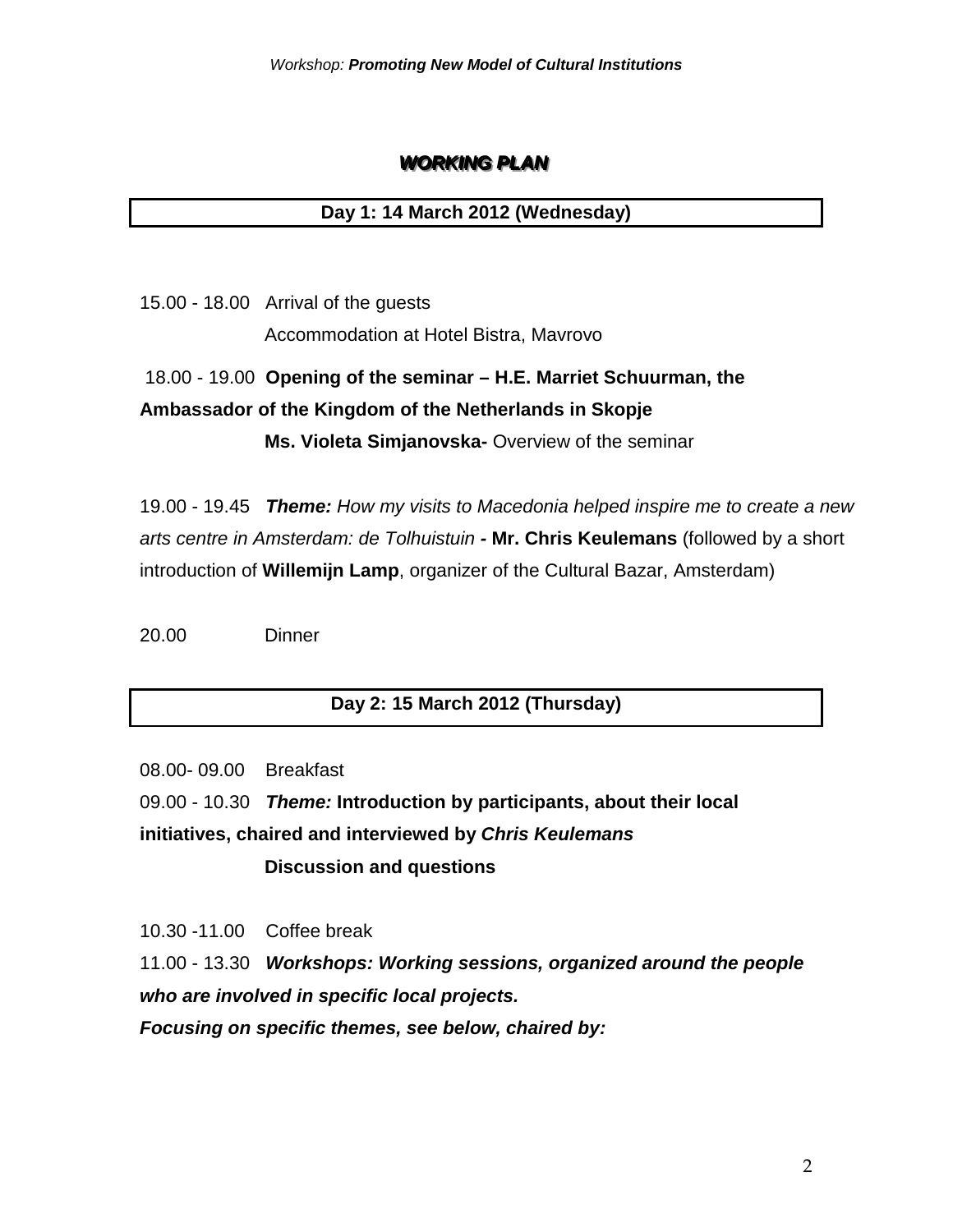## **Workshop 1 (Chris Keulemans): strategic planning and management, and teambuilding**

What is the vision for the festival, centre, project? How to build the right coalition of partners? How to mobilize a team of good professionals and volunteers? How to define the steps in the right order?

#### **Workshop 2 (Willemijn Lamp): financing, different sources of funding**

How to combine sources of funding for start, development and realization? How to combine your own agenda with the agenda of the funders? Which innovative forms of financing are possible?

#### **Workshop 3 (Violeta Simjanovska): structure of the organization**

How are the responsibilities divided? How to include people and institutions according to their specific qualities? What is the most effective (temporary or permanent) organisational structure?

13.00 - 17.00Lunch

17.00 – 20.00 **Workshop: working sessions, organized around the people who are involved in specific local projects. Focusing on specific themes, see below, chaired by:** 

#### **Workshop 1 (Chris Keulemans): community based programs**

How to build trust among the local communities involved? What kind of participatory programs are urgent and desired? How to stimulate participation of members of the communities involved? How to create long-term participation?

#### **Workshop 2 (Willemijn Lamp): PR strategies**

Who is the desired audience? Which are the most useful (combination of) media to reach them? How can the PR campaign be used to create an active community of visitors and participants?

20.00 - 21.30 Dinner